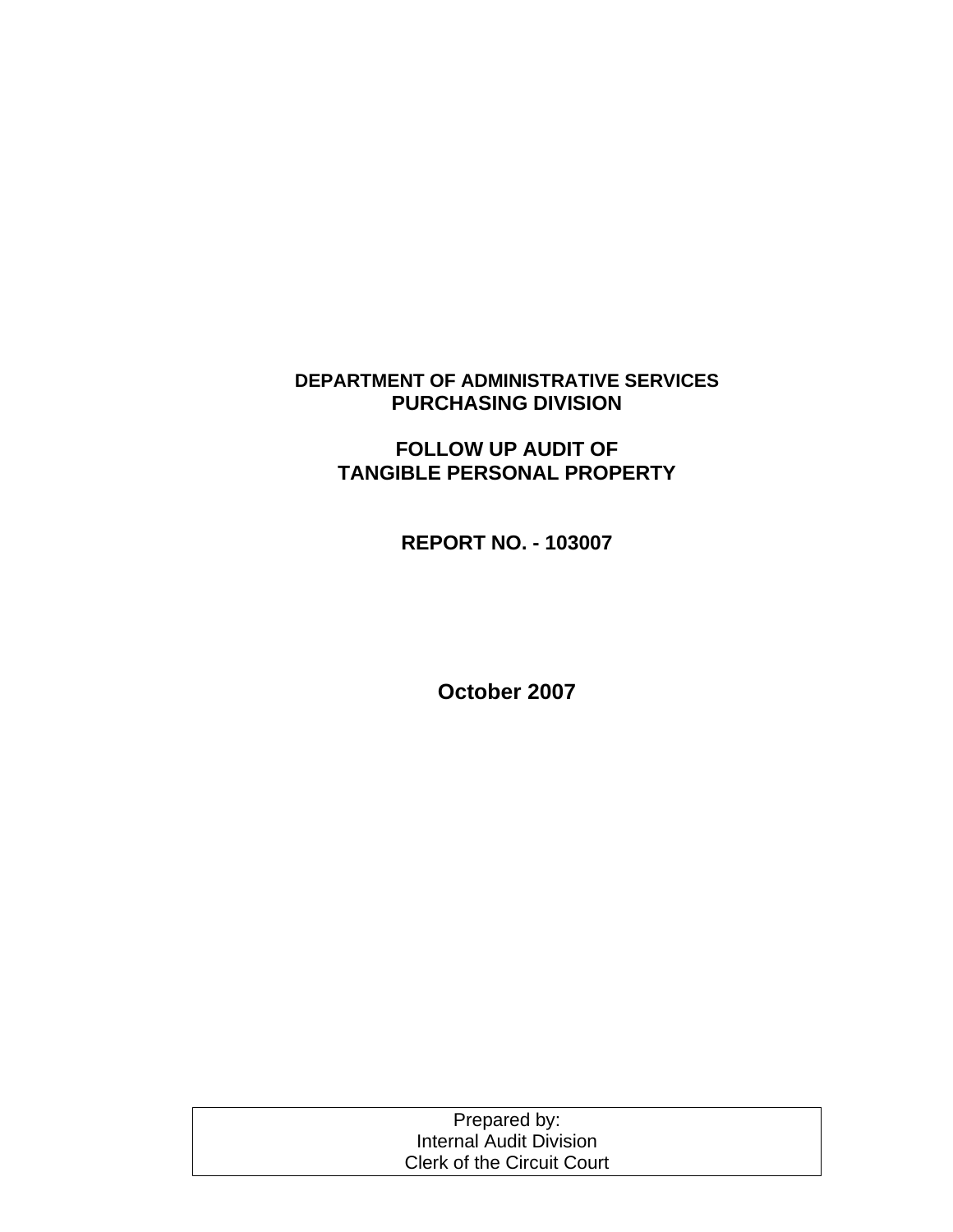

## *MARYANNE* MORSE Clerk of the Circuit Court Seminole County

October 30,2007

The Honorable Carlton Henley, Chairman The Board of County Commissioners Seminole County, Florida 1101 East First Street Sanford, FL 32771

Dear Mr. Chairman:

I am very pleased to present you with the attached follow-up audit relating to Tangible Personal Property.

The original audit published in February 2006 produced six findings and recommendations. Management concurred with the findings and we are pleased to report the recommendations have largely been implemented.

I would like to thank the employees of Seminole County for their cooperation and assistance throughout the course of this audit. Their assistance is deeply appreciated. With warmest personal regards, I am

Most cordially.

Marvanne Morse Clerk of the Circuit Court Seminole County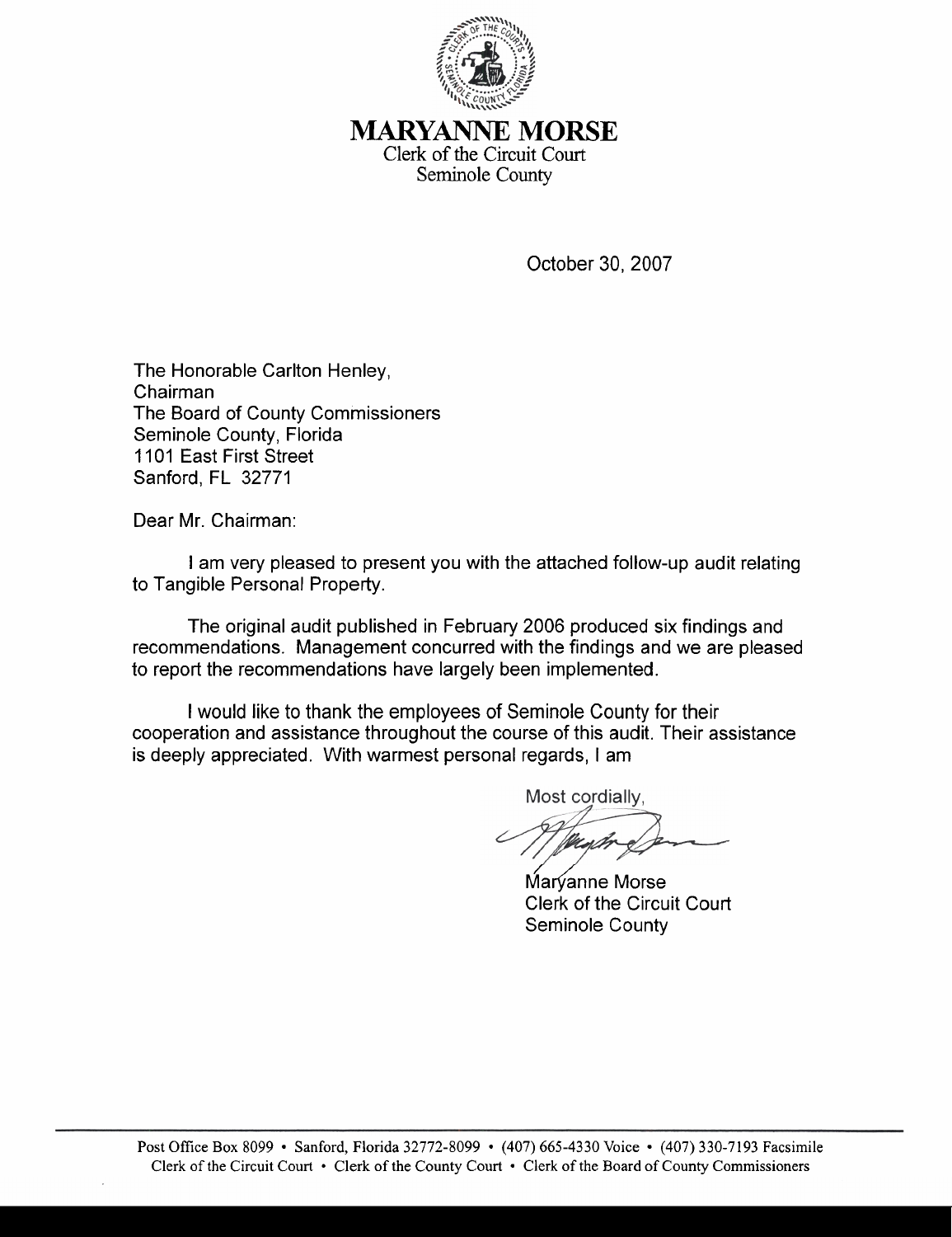## **DISTRIBUTION LIST**

BOARD OF COUNTY COMMISSIONERS Mr. Carlton Henley Ms. Brenda Carey Mr. Bob Dallari Mr. Michael McLean Mr. Dick Van Der Weide

> COUNTY MANAGER'S OFFICE Ms. Cindy Coto

ADMINISTRATIVE SERVICES DEPARTMENT Mr. Ray Hooper

BOARD OF COUNTY COMMISSION RECORDS Ms. Sandy McCann

| Prepared by:                      |  |
|-----------------------------------|--|
| Internal Audit Division           |  |
| <b>Clerk of the Circuit Court</b> |  |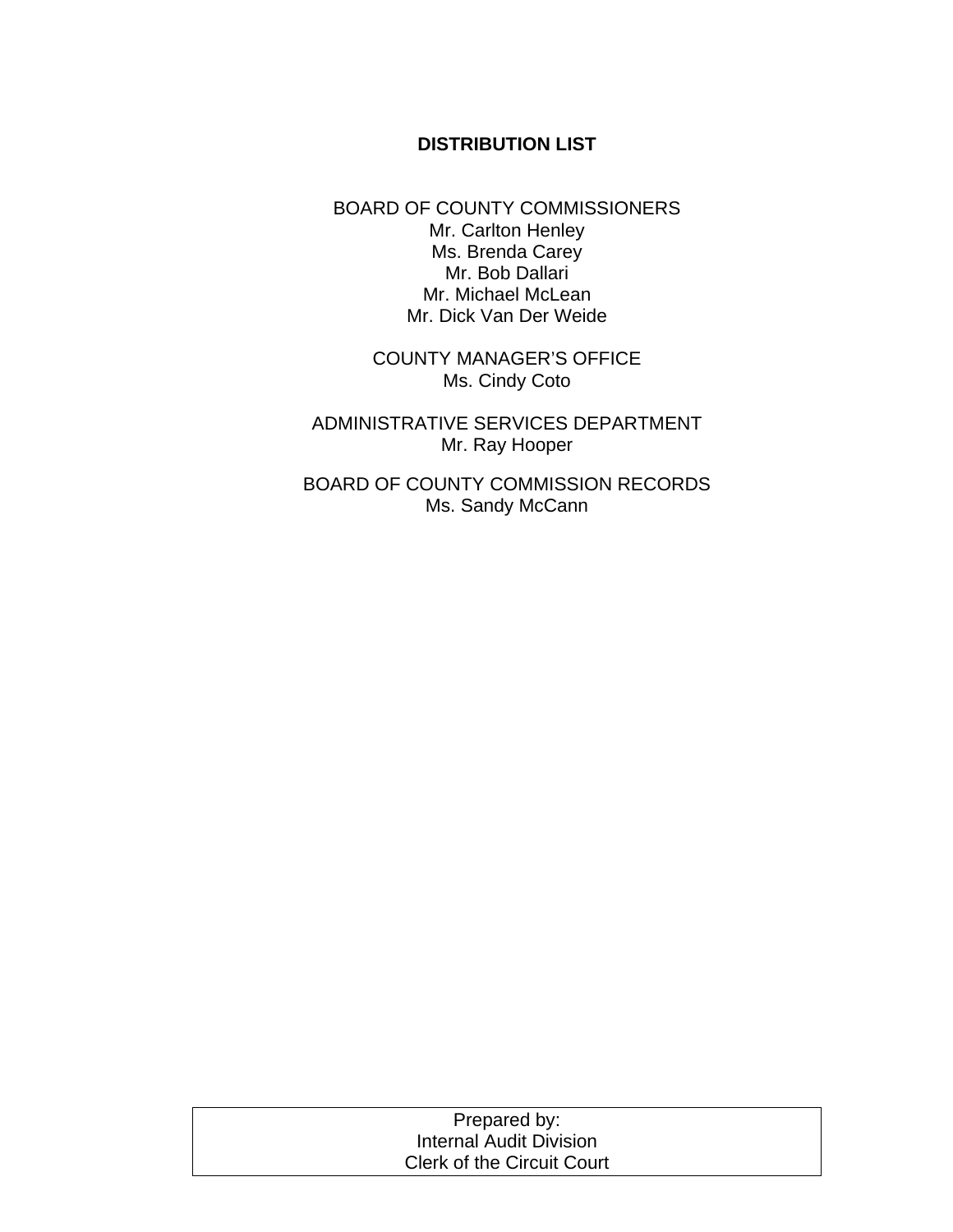# **TABLE OF CONTENTS**

## **Transmittal letter**

## **Introduction**

#### Original Finding No 1 - Some No comprehensive policy regarding tangible nersonal property

| <b>PULOUTHE PLUPULLY.</b> |  |
|---------------------------|--|
|                           |  |
|                           |  |
|                           |  |
|                           |  |

#### Original Finding No. 2 - Some assets may be obsolete and no longer needed.

### Original Finding No. 3 - Some assets are not being serviced in accordance with preventative maintenance schedule.

#### Original Finding No. 4 - Assets identified during inventory are not properly labeled.

### Original Finding No. 5 - The County does not supervise the auction of surplus property.

## Original Finding No. 6 - Some property records are not kept in accordance with the rules of the Auditor General's Office.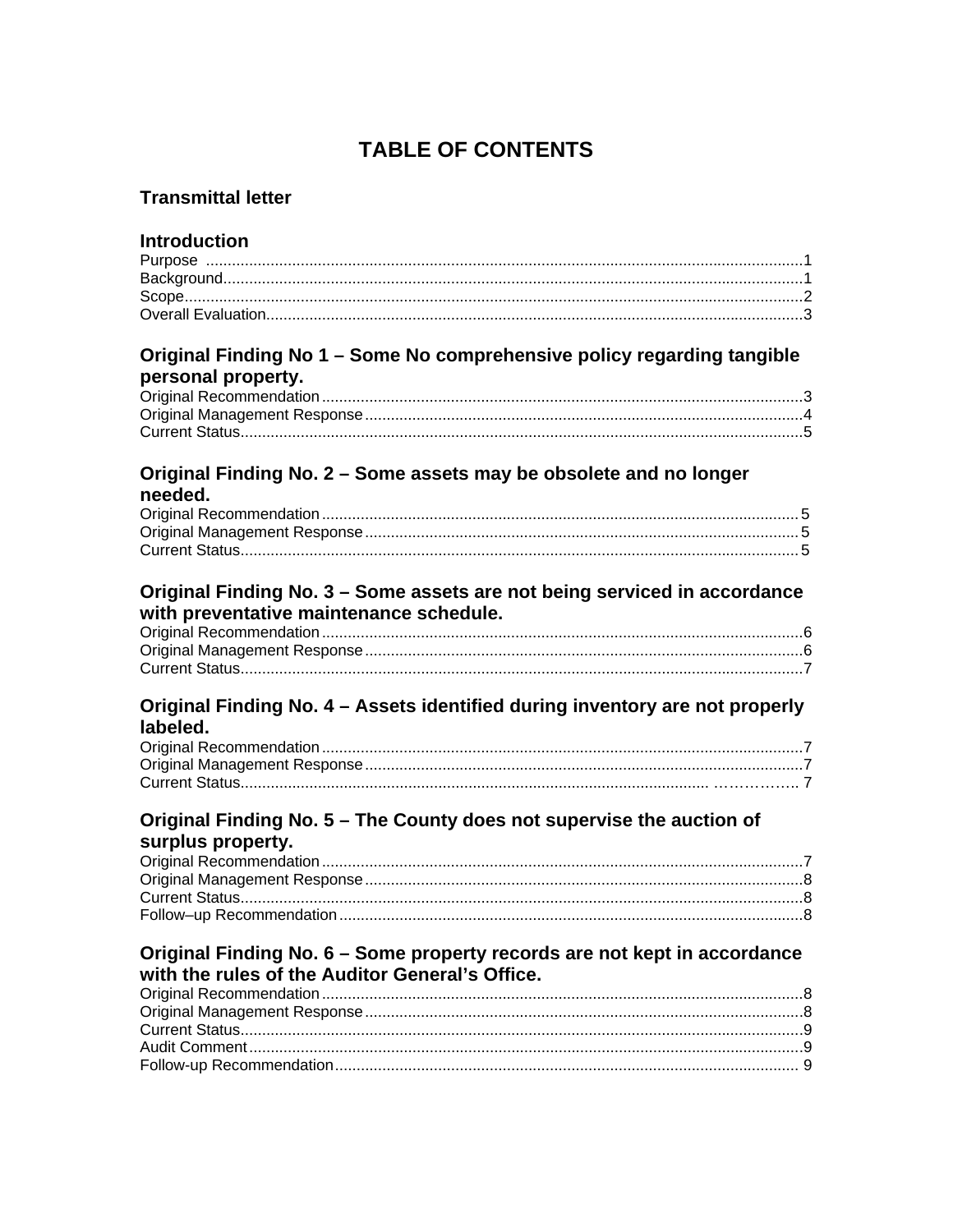# **Seminole County Department of Administrative Services Purchasing Division**

# **Follow-up Audit of Tangible Personal Property**

The Internal Audit Division of the Office of the Clerk of the Circuit Court has completed an audit of the corrective actions taken as a result of the Tangible Personal Property Audit published in February 2006.

# **BACKGROUND**

Seminole County owns and maintains three different types of property. They are:

- 1. **Capitalized Tangible Personal Property** This is defined by the county as, "…all tangible personal property with original cost or value of \$1,000.00 or more, with a normal life expectancy of one (1) year or more, which is not fixed in place, not part of a structure or facility and is practicable to identify by marking." Items included in this category are office equipment, office furniture, tools, equipment, vehicles, heavy industrial equipment and specialized tools.
- 2. **Other Tangible Personal Property (Operating Expense)** This is property valued at less than \$1,000.00. These items are considered an "operating expense" to the county and are not capitalized.
- 3. **Real Property** Property that includes real estate owned by Seminole County, (i.e. land, buildings, and roads) and construction in progress.

The Seminole County Purchasing and Contracts Division (County Purchasing) maintains the tangible personal property database. In addition, County Purchasing oversees the sale and disposal of the obsolete or retired tangible personal property. Various designated custodians have access rights to update asset inventory record information. County Finance is responsible for updating the asset records in the county's general ledger.

| Prepared by:                   |  |
|--------------------------------|--|
| <b>Internal Audit Division</b> |  |
| <b>Clerk of Circuit Court</b>  |  |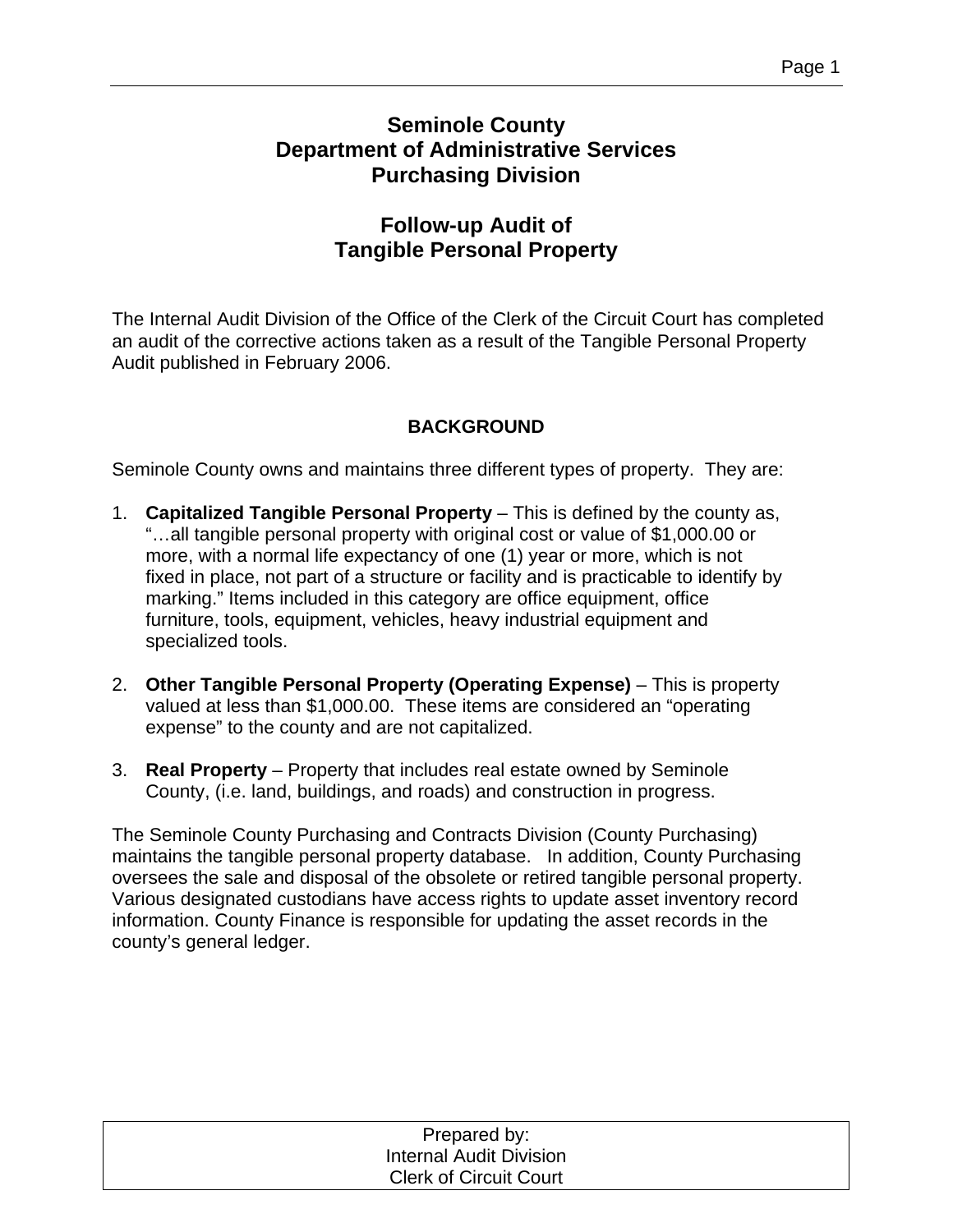## **SCOPE OF WORK**

The scope of this audit included a review of the status of management's corrective action plans and included a review of the property records in existence as of June 30, 2007. All records relating to these assets were subject to review. All of the county divisions and other officials whose asset records are maintained by the county were subject to review:

The audit included:

- Review of the status of managements corrective action plans;
- Review of physical inventory listings;
- Sampling of physical inventory by physical inspection, electronic verification, or verification by maintenance records;
- Sampling of property maintenance records for compliance with county standards;
- Interviews with county personnel; and,
- Any other procedures considered necessary under the circumstances.

The audit was performed by Lewis Dundas and Bill Carroll.

| Prepared by:                   |  |
|--------------------------------|--|
| <b>Internal Audit Division</b> |  |
| <b>Clerk of Circuit Court</b>  |  |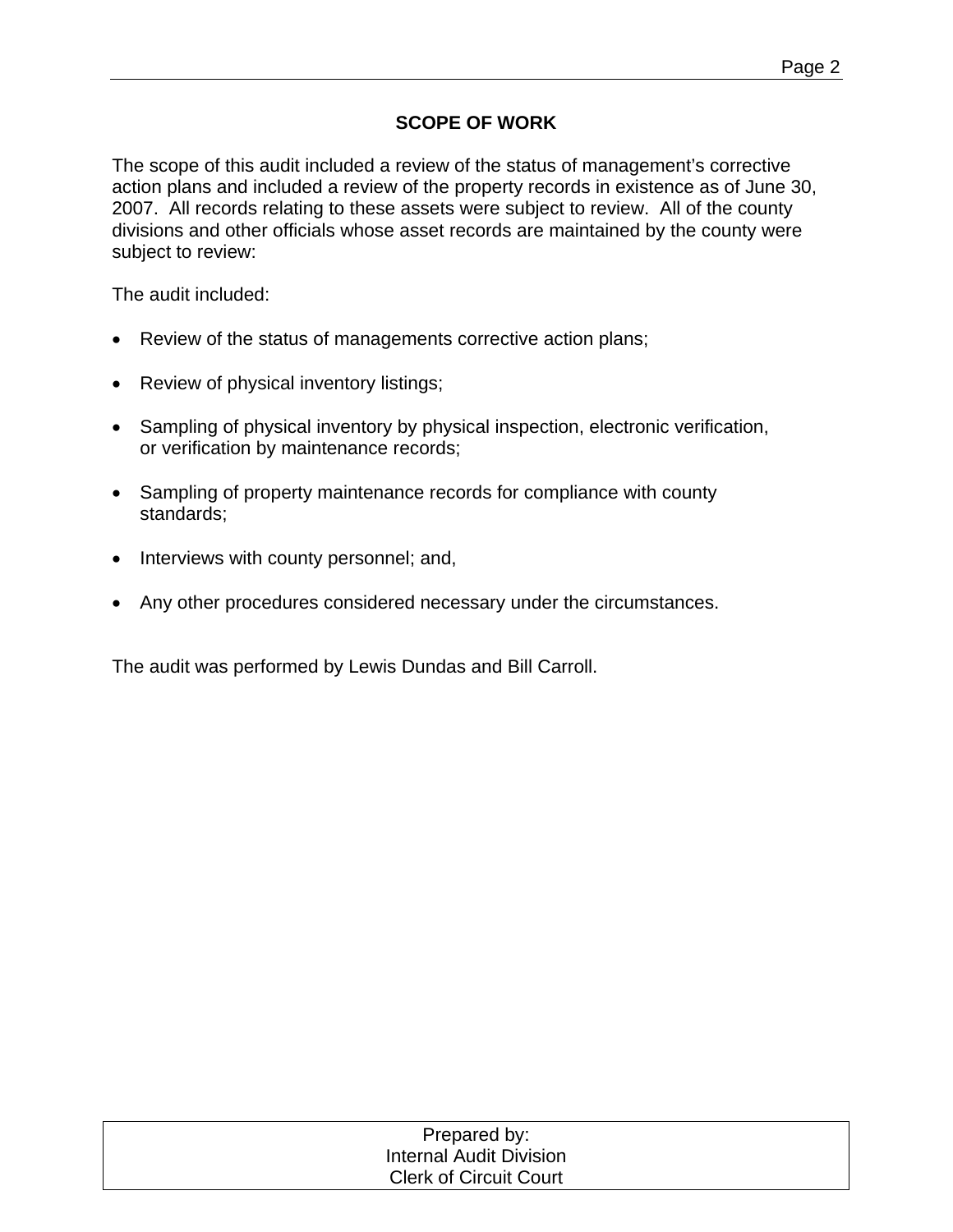# **OVERALL EVALUATION**

The original audit published in February 2006 produced six findings and recommendations. Management concurred with the findings and has largely adopted the accompanying recommendations.

The original report Tangible Personal Property can be accessed on line at **[www.seminoleclerk.org/BoardInfo/audits/default.shtm](http://www.seminoleclerk.org/BoardInfo/audits/default.shtm).** Copies may also be obtained in BCC records or the Clerk's Office.

Overall, it is our opinion, that all corrective actions have been successfully implemented except for two. The following two conditions still exist:

- No written procedure has been established to reconcile the general ledger with the county's tangible data base.
- The feasibility of using bar code readers and/or year end inventory stickers is still being evaluated by management.

The original findings of the audit, our detailed recommendations, management's responses, and our follow up recommendations are included in the report that follows.

# **ORIGINAL FINDING NO. 1**

*There exists no comprehensive policy and procedure manual regarding tangible personal property, real property and other assets.* 

### **Original Recommendation**

Develop a comprehensive procedure manual to be used by all departments in the acquisition, disposition, and financial reporting of tangible personal property, real property and other assets. The following are some of the topics the manual should address:

- Reporting lost or stolen property (i.e. when to file a police report, who files the various reports, and how the reports are disseminated to the divisions);
- Changes in physical location of property (i.e. move orders, when are move orders required, who is responsible for updating property files, how to report when equipment or assets are moved);
- Guidelines on reporting estimated useful lives for financial reporting purposes;

| Prepared by:                  |  |
|-------------------------------|--|
| Internal Audit Division       |  |
| <b>Clerk of Circuit Court</b> |  |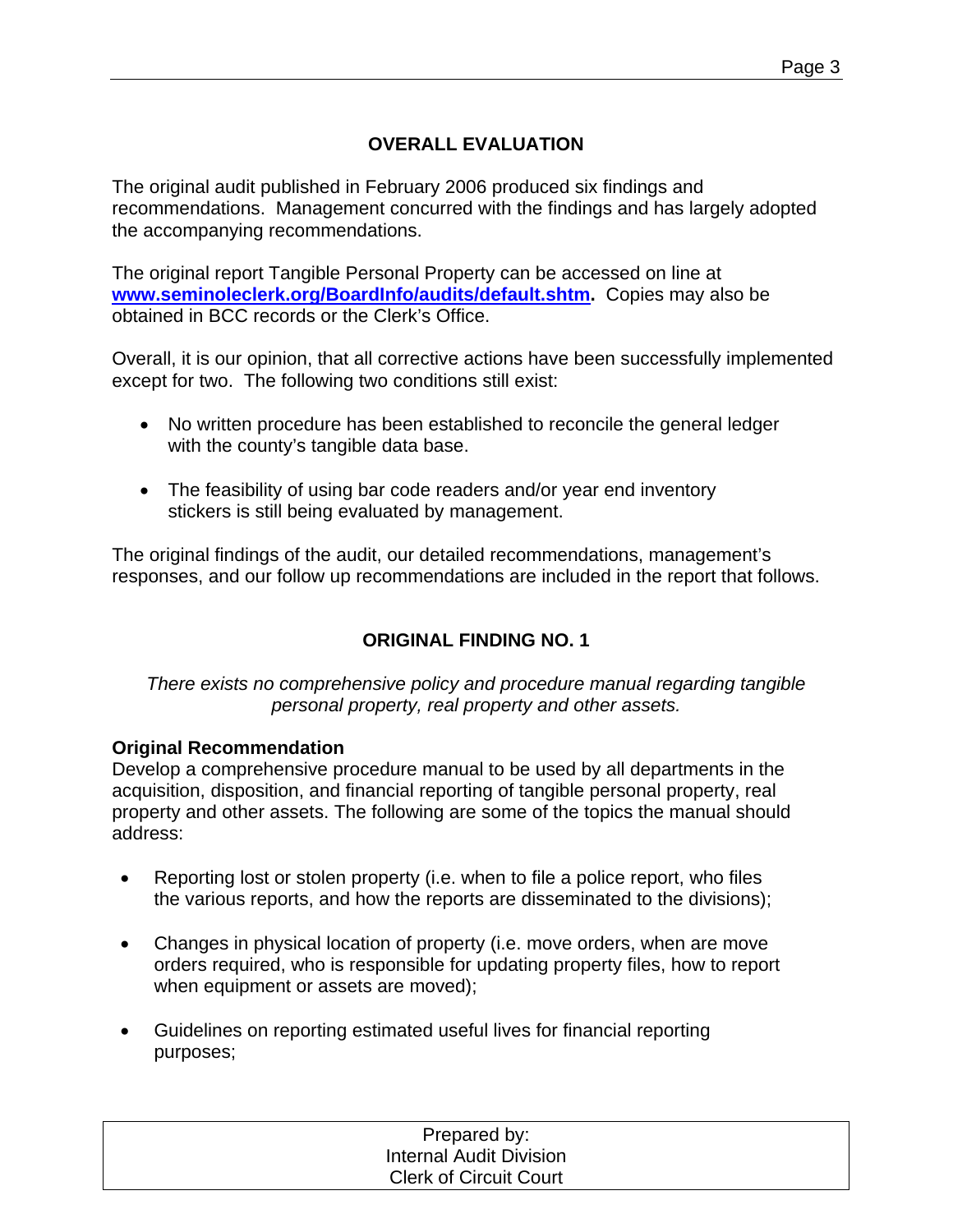- Guidelines on reconciling the property records maintained by purchasing with the general ledger maintained by County Finance; and,
- Documentation requirements maintained at the division level.

### **Management Response**

There are effective policies and procedures in place regarding tangible personal property, which are located in the County Manager's policies and procedures on pages 70 to 73 (Articles XII and XIV). As stated on page 70, "Property control records are set up to comply with Florida Statute 274.02 and the Rules of the Auditor General". Although the Manual does list \$750.00 threshold for a tangible personal property, the next revision to the County Manager's policies and procedures will remove this threshold. Since our policies are set up to comply with the Florida Statutes, staff has not captured purchased fixed assets below \$1,000.00 since July 1, 2005 when this amount was changed by Florida Statutes. Staff was waiting for the FY 04/05 financial records to close out before removal of existing items valued \$750.00 to \$999.99 from inventory. When the County conducts an annual inventory of fixed assets, instructions are provided to each Department on the inventory process. If items are missing, lost, or stolen, each Department is required to document the removal of items from inventory by using standard forms. At anytime during the year, the Departments can fill out these reports and forward them to the Property Administrator. Subsequent to this audit report the missing items listed in this audit have this current status:

| <b>Missing Items</b> | <b>Asset Number</b> | <b>Status</b>                 |
|----------------------|---------------------|-------------------------------|
| Generator            | 03195               | <b>Documentation Received</b> |
| Computer (Apple)     | 12806               | Documentation Received        |
| Radio/Scad Unit      | 19967               | Investigating                 |
| <b>RTU</b>           | 21145               | Investigating                 |
| Generator            | 21409               | <b>Documentation Received</b> |
| Camera/Cues          | 24234               | Investigating                 |

Staff will be updating the County Manager's Policies and Procedures that will strengthen the following areas:

- Developed procedures for police and insurance reporting for items that can no longer be located.
- Changes of the location within the Department.
- Continue to remind the Department to dispose obsolete items.

The County will continue to work with Finance to reconcile all property records. There is currently no requirement to maintain documentation at Division level especially when policies and procedures indicate that the Department Directors are responsible for the inventory and submitting the list of tangible fixed assets items to be surplused.

| Prepared by:                  |  |
|-------------------------------|--|
| Internal Audit Division       |  |
| <b>Clerk of Circuit Court</b> |  |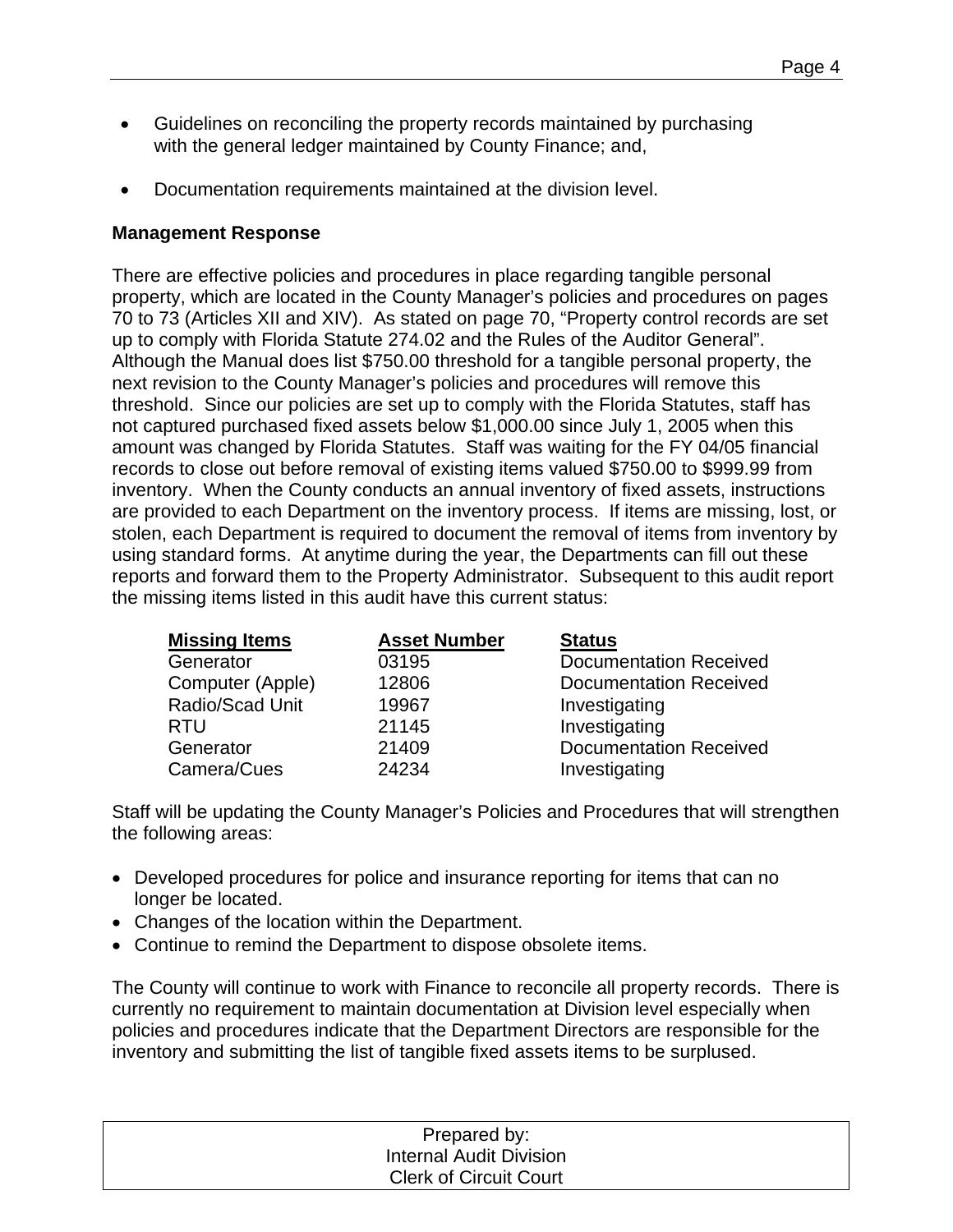### **Current Status – Corrective Action Completed**

County Purchasing has updated the policies and procedures manual to included detailed guidance for asset capitalization and control, and inventory guidelines and procedures for processing assets that are discovered during the annual inventory to be lost or stolen.

County Purchasing has implemented these requirements and has retired all assets not meeting the criteria for capitalization from the property accounts in accordance with policy.

County Purchasing has also removed missing assets discovered during inventory from the property records.

# **ORIGINAL FINDING NO. 2**

*Some assets may be obsolete and no longer needed.* 

## **Original Recommendation**

- 1. Comply with proper disposal procedures in accordance with Florida Statute sections 274.05 "Surplus Property", and 274.06 "Alternative Procedures".
- 2. Fixed asset inventory procedures questionnaire should be developed to accompany all inventory taking. (See sample attached)
- 3. Expand the responsibilities of the division to include the condition of the assets on the inventory listing during the annual inventory.

### **Management Response**

Each department is responsible for the operation and repair of departmental equipment. When equipment is no longer needed or consider obsolete by the department, an intranet form is completed by the department for each item and it is forwarded to the Property Administrator for the surplus process in accordance to established procedures. The fact that the County successfully surplused 874 items in FY 04/05 indicates that the policies and procedures are effective and in accordance with Florida State Statutes when dealing with obsolete and no longer needed items. The recommended sample for additional guidance during the inventory is a help and will be used.

# **Current Status – Corrective Action Implemented**

The Seminole County Manager Policies Manual has been updated to include the review for obsolete or surplus property during the required annual inventory by each county department or division. These procedures appear to comply with the relevant sections 274.05 "Surplus Property" and 274.06 "Alternative Procedures" of the Florida Statutes.

| Prepared by:                   |  |
|--------------------------------|--|
| <b>Internal Audit Division</b> |  |
| <b>Clerk of Circuit Court</b>  |  |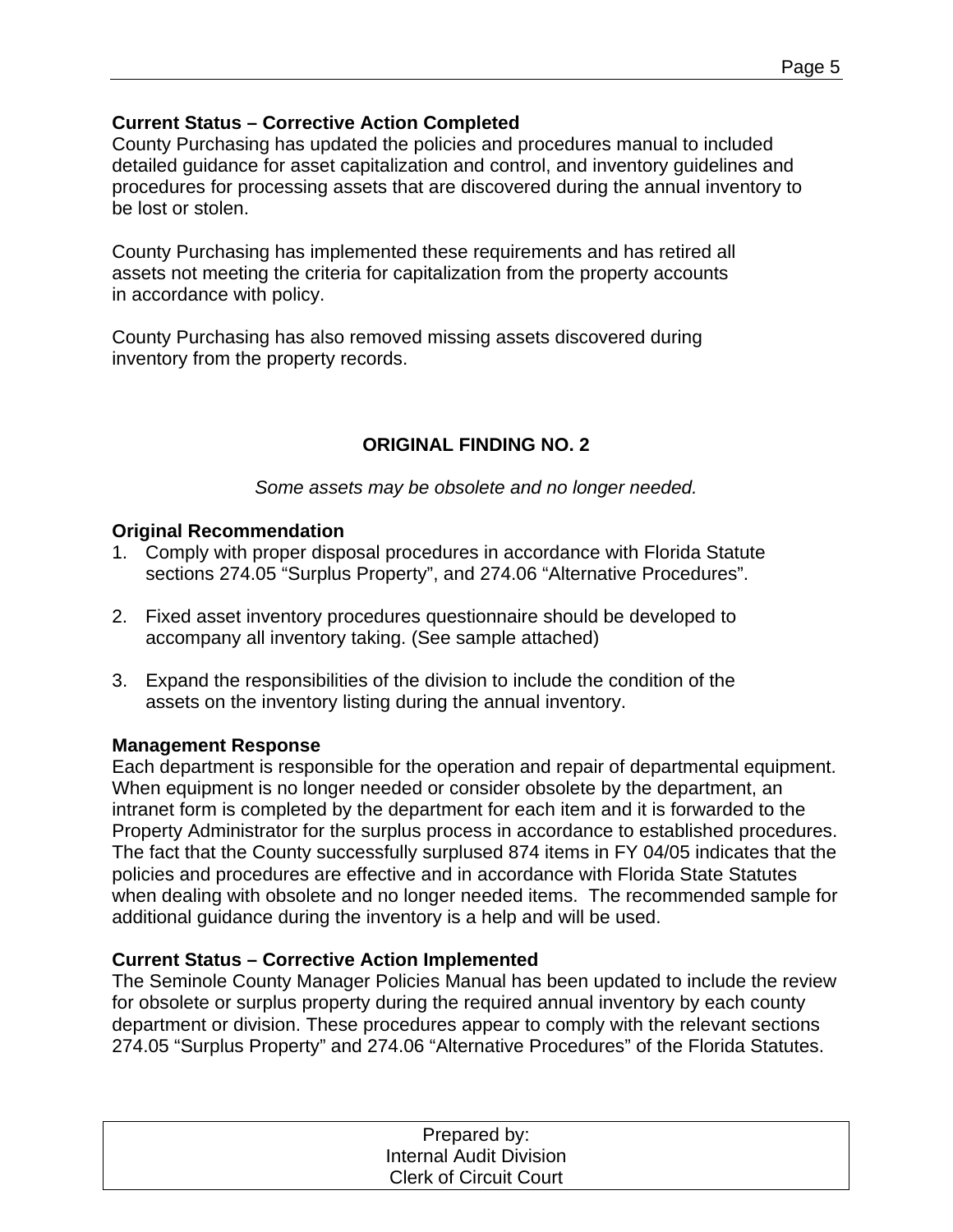The audit test sample of tangible personal property and vehicles revealed no items in the inventory that were obsolete or surplus.

# **ORIGINAL FINDING NO. 3**

*Some assets are not being serviced in accordance with Fleet Maintenance Division's preventative maintenance schedule.*

#### **Original Recommendation**

- 1. For the assets identified as requiring service, schedule the maintenance as soon as possible.
- 2. During the course of the annual inventory, identify those assets that require maintenance or disposal.

#### **Management Response**

In the past, the preventative maintenance schedule was lacking on equipment that was not brought into Fleet to be serviced by Serco. Fleet has since implemented procedures that require preventative maintenance to be performed on equipment listed in the database. Of the assets identified in the audit, preventative maintenance has since been performed on all except the following:

| Asset No.<br>3128 | Comment<br>This is a bucket for an excavator that is maintained daily by<br>the operator as part of the excavator PM, and does not have<br>its own PM schedule. |
|-------------------|-----------------------------------------------------------------------------------------------------------------------------------------------------------------|
| 19463             | This is a pickup truck that was totaled in the summer of<br>2004. It was left on active status to enable documentation<br>required for FEMA claim.              |
| 16333             | This was turned in for surplus in 2005.                                                                                                                         |

The determination of maintenance interval is done at the time of acquisition and at time of inventory. The determination of the maintenance due date is tracked by the fleet maintenance software system. The determination of condition requiring disposal via surplus, trade-in or cannibalization is done during a combination of regular maintenance, repair incidents and budget replacement review and planning.

| Prepared by:                   |  |
|--------------------------------|--|
| <b>Internal Audit Division</b> |  |
| <b>Clerk of Circuit Court</b>  |  |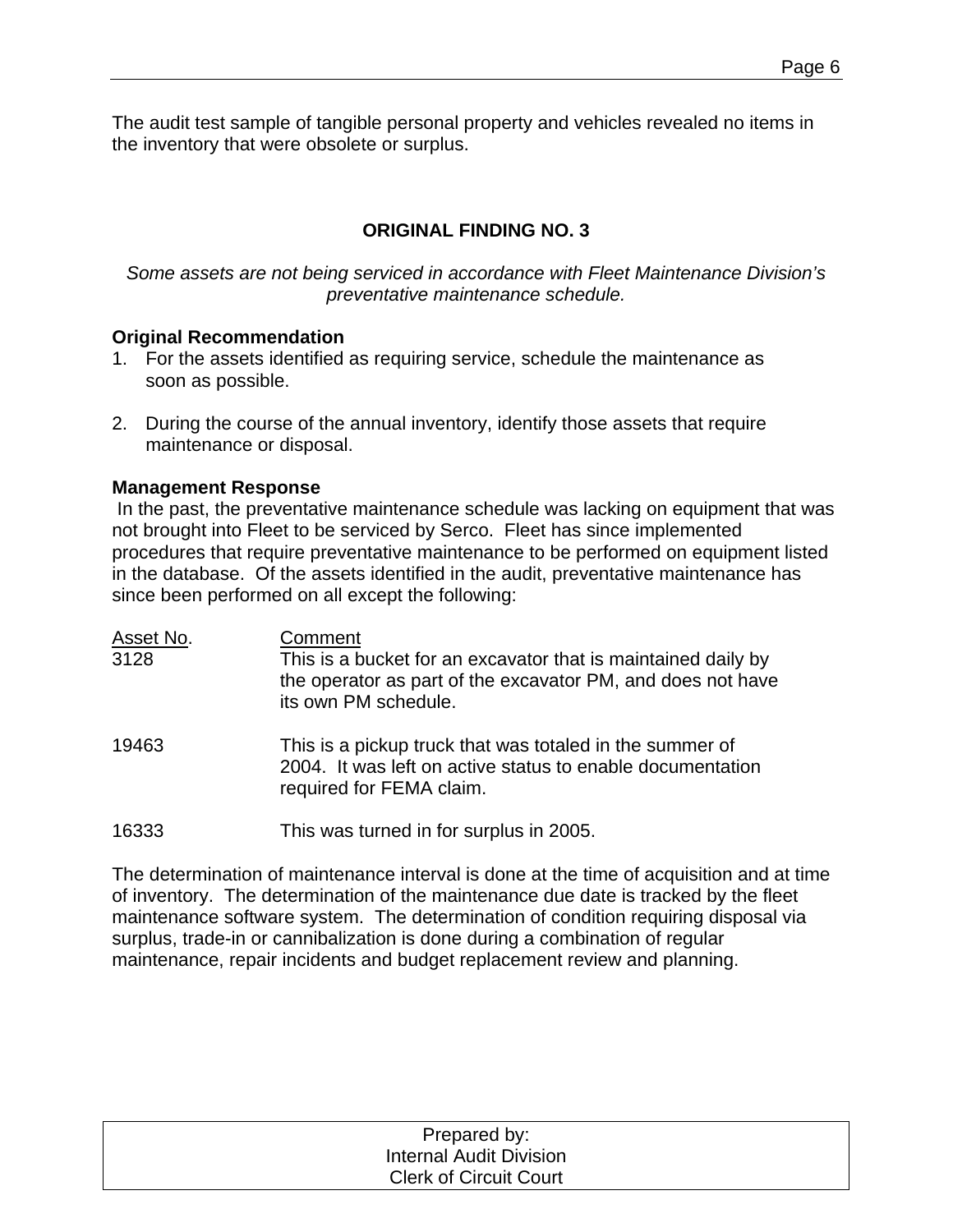#### **Current Status – Corrective Action Implemented**

The audit sample of vehicles selected for testing were all agreed to the log of maintenance performed by SERCO. All vehicles sampled were serviced within the scheduled preventive maintenance intervals.

Therefore, it appears that Fleet Management is now applying preventive maintenance schedules to equipment in the database as stated in the prior audit response.

## **ORIGINAL FINDING NO. 4**

*Assets identified during inventory are not properly labeled or marked*.

#### **Original Recommendation**

Update inventory instructions to include a requirement for those taking inventory to place a sticker on each asset, identifying when the item was inventoried.

#### **Management Response**

There is neither a requirement nor Florida Statute that requires inventory items to be labeled at time of inventory/inspection. This is a recommendation that could increase the accuracy of the inventory process. Staff prefers to use scanning technology with a bar code reader to validate the inventory process. Staff is working with the J.D. Edwards consultant to implement a bar code scanning system in conjunction with the annual inventory. If the bar code scanning cannot be implemented in time for inventory, then this recommendation will be provided to the Departments for inventory.

#### **Current Status – In process**

It is our understanding that the feasibility of using a bar code system is still being considered by management. The bar code system is the preferred method and the only issue keeping this system from being implemented is funding.

### **ORIGINAL FINDING NO. 5**

*The county does not supervise the auction of surplus and obsolete property.* 

### **Original Recommendation**

A representative from Seminole County should attend the auction to oversee the process, account for all funds, and ensure that all reasonable efforts are made to sell all surplus property.

| Prepared by:                  |  |
|-------------------------------|--|
| Internal Audit Division       |  |
| <b>Clerk of Circuit Court</b> |  |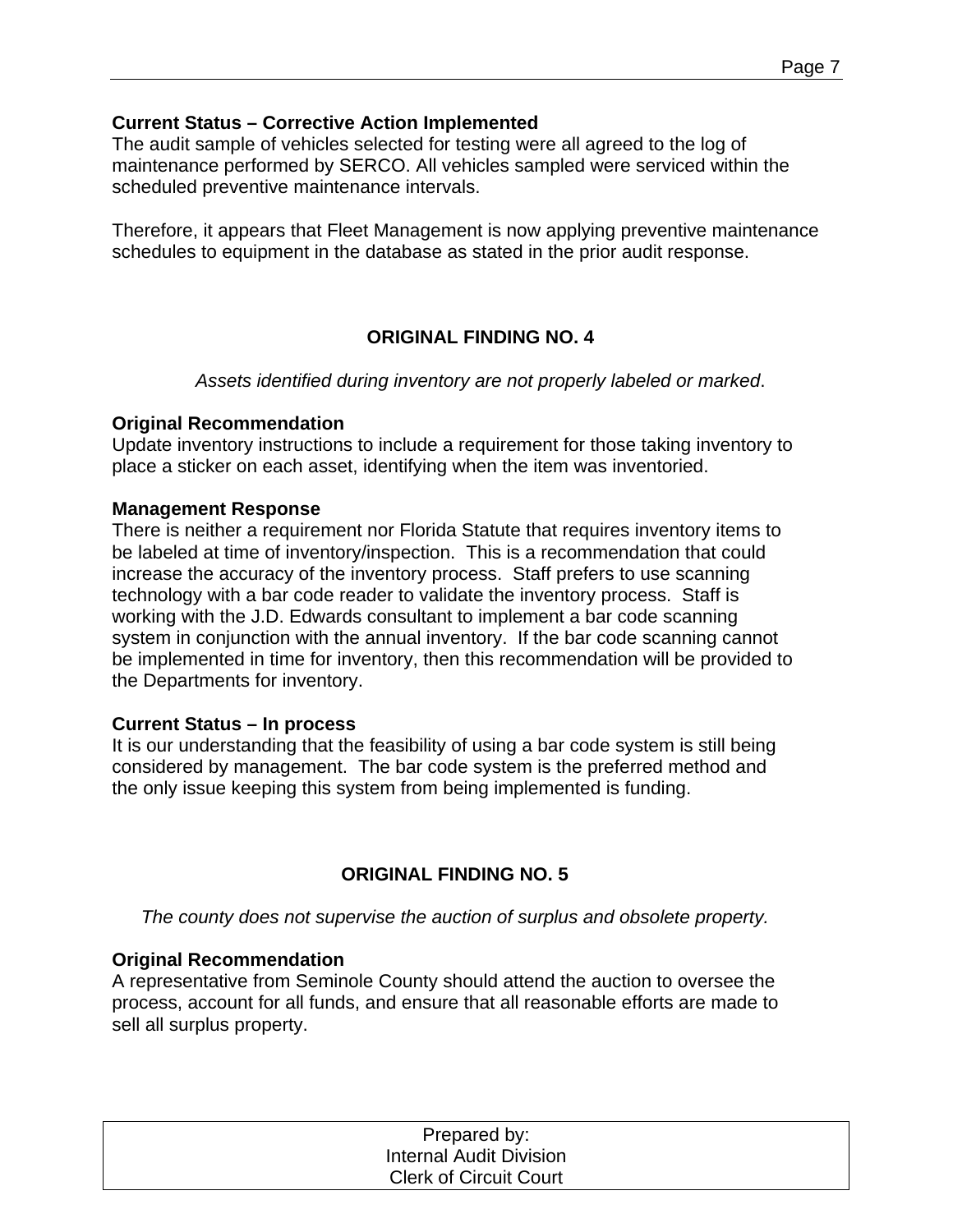#### **Management Response**

The recommendation is currently being implemented and the County will have a representative periodically attend these auctions. The auctioneer is a contracted service that the Property Administrator conducts an audit of to account for all items that were picked up by the auctioneer and reviews the itemized list of the proceeds against this pickup list.

#### **Current Status – Implemented**

The County continues to use George Gideon Auctioneers, Inc. to dispose at auction surplus and obsolete assets. The auction company assumes all responsibility for administration of the assets to sell and provides the county with an accounting of the sales made listing the descriptions of assets sold, the purchaser, the amount of the winning bid, the associated expenses and fees and the net amount due to the County.

County Purchasing represents that the auctions are periodically attended to assure that the auction company is conducting the auctions according to the contract and that the county is properly receiving the net proceeds of the sales. However, no reports, memos, or other written evidence documenting the auctions attended and any opinion or observations of the propriety of the auctions have been made.

#### **Recommendation**

We recommend that the Seminole County Manager Policies manual be updated to require the observation of auctions, the expected frequency, and that a written record be produced to document the auction attended. The record should include the employee's opinion regarding the adequacy of the auction company's management of control over the assets to be sold, the methods employed in obtaining the highest bid, and the accounting for and remittance of the proceeds.

### **ORIGINAL FINDING No. 6**

*Some property records are not kept in accordance with the rules of the Auditor General's Office.* 

#### **Original Recommendation**

Divisions should notify the property administrator of missing information on the equipment listings as applicable.

#### **Management Response**

There are missing data fields in the database but this missing data has not affected the identification of items during the inventory process. In the future, staff will notify Departments for assistance in completing the missing information in the database.

| Prepared by:                   |  |
|--------------------------------|--|
| <b>Internal Audit Division</b> |  |
| <b>Clerk of Circuit Court</b>  |  |